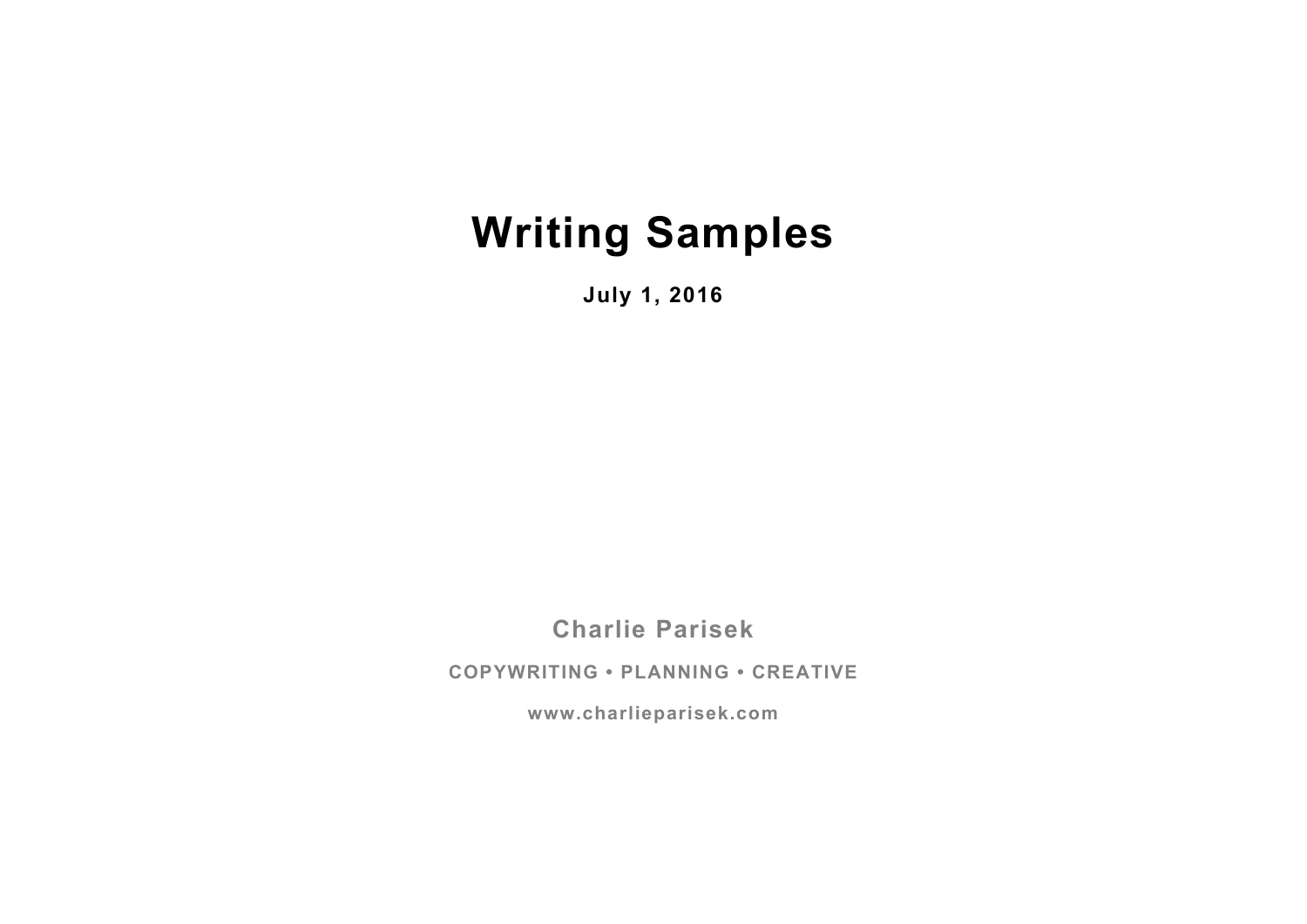### **Indoors, in the wilds, or anywhere in between**

#### **Luxury design for great looks and hassle-free photography**

A fusion of smart sophistication, incredible toughness and world-renowned quality, Nikon 1 AW1 is equally at home uptown, downtown or when you just want to get away to the mountains or beach. A knock-around companion that's always with you, ready to preserve those snippets of life you won't want to forget.

Pick one up and find out why. Perfectly balanced and with undeniable charm, you'll know instantly you've found the ideal partner for all your excellent adventures.

Nikon Corporation | 40-page product guide and micro website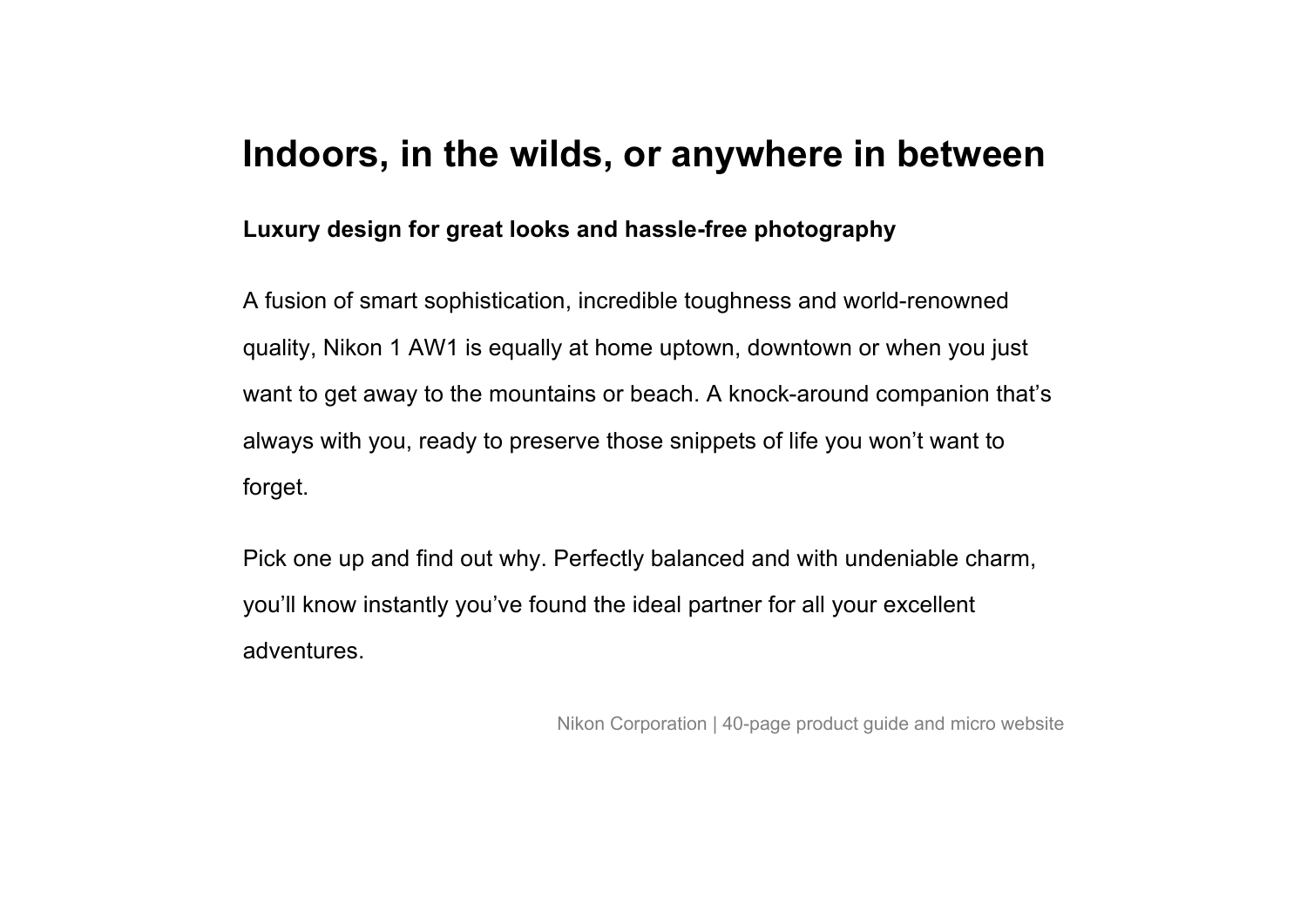### **Your comfort zone**

**Superior luxury apartments in Tokyo's finest locations**

Destination Tokyo? Try Sumitomo Realty.

Discover a quality of life that only Sumitomo can provide. From cozy, wellappointed studios to family-friendly six bedroom units, we have the ideal apartments to make living in Tokyo a truly comfortable experience.

Sumitomo Realty & Development Co., Ltd. | Global corporate website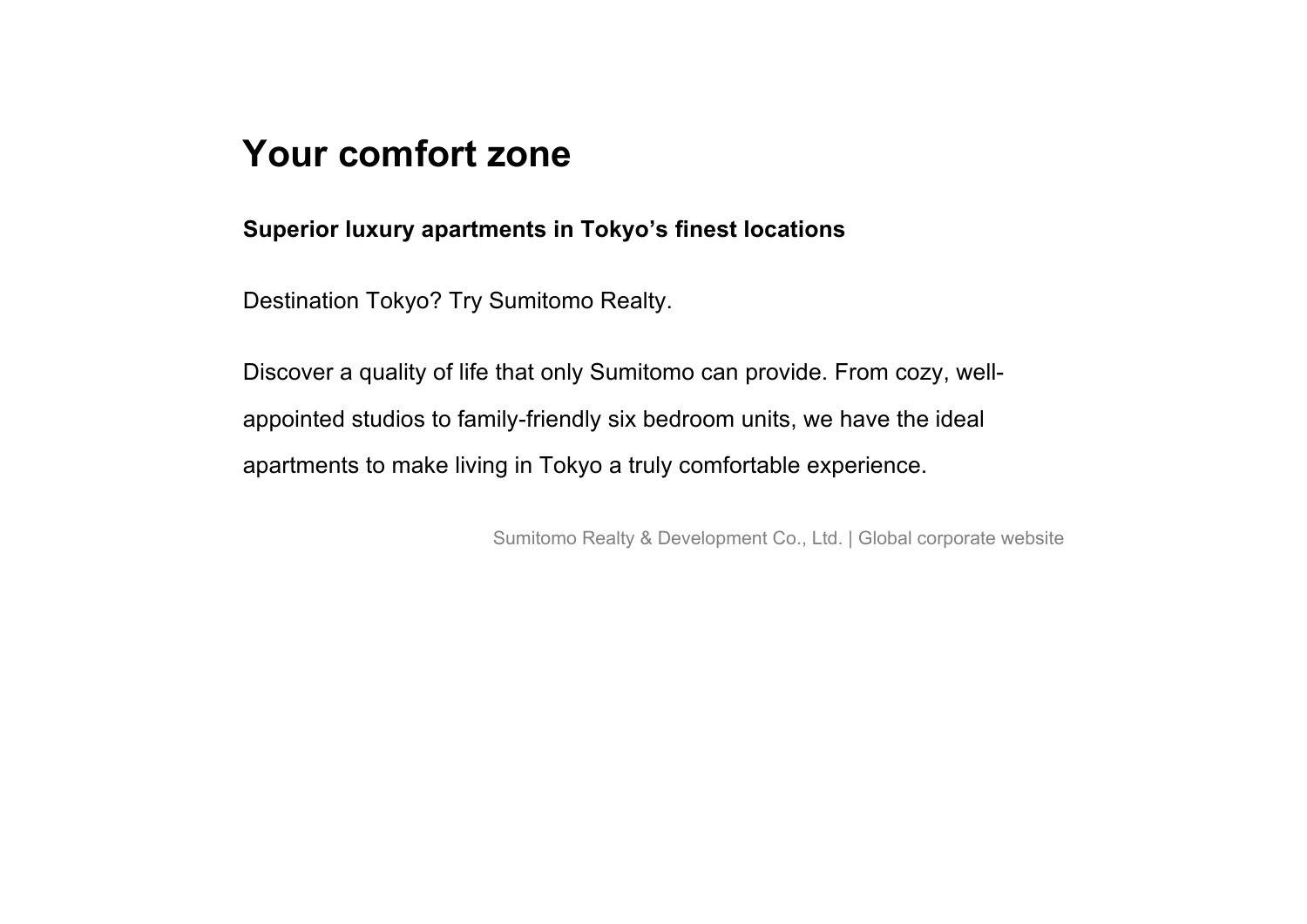# **Go ahead. Have a ball.**

We think people need to enjoy life more. So sit back, relax and smile. From pachinko in Japan to entertainment around the world, Maruhan is transforming the way people think about fun.

Maruhan Corporation | Full-page magazine ad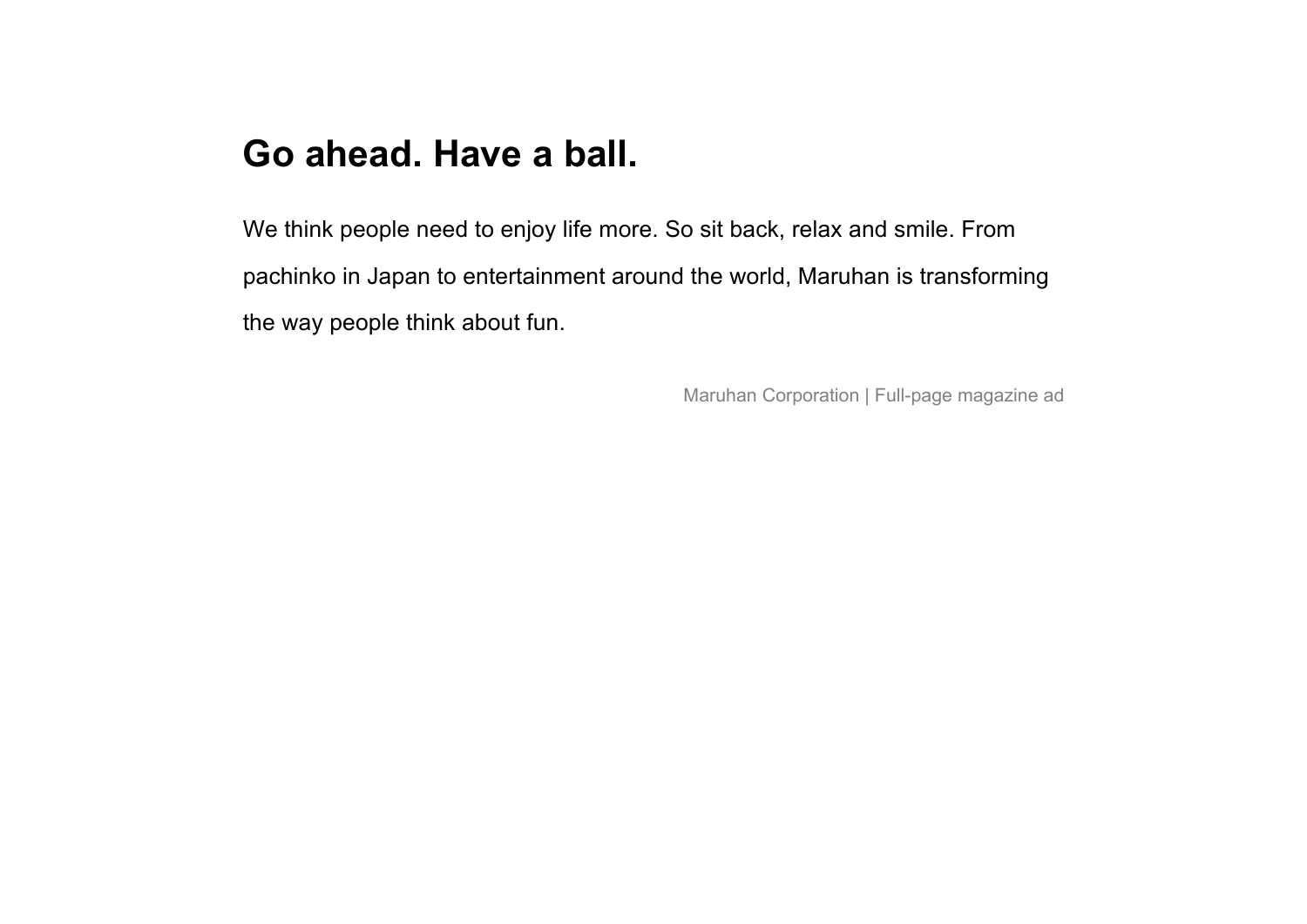### **Seize the moment, with beauty and grace**

Before those once-in-a-lifetime moments slip away, capture them in beautiful photos and movies with Sony NEX-5N.

This feature-rich addition to our E-mount interchangeable-lens cameras packs all the quality and imaging precision of advanced-class models into a slim, wonderfully stylish body that goes where you go.

Amazing high-resolution images, lightning-quick response, Full HD and a host of advanced features. All you need to seize the moment.

Sony Inc. | 24-page product brochure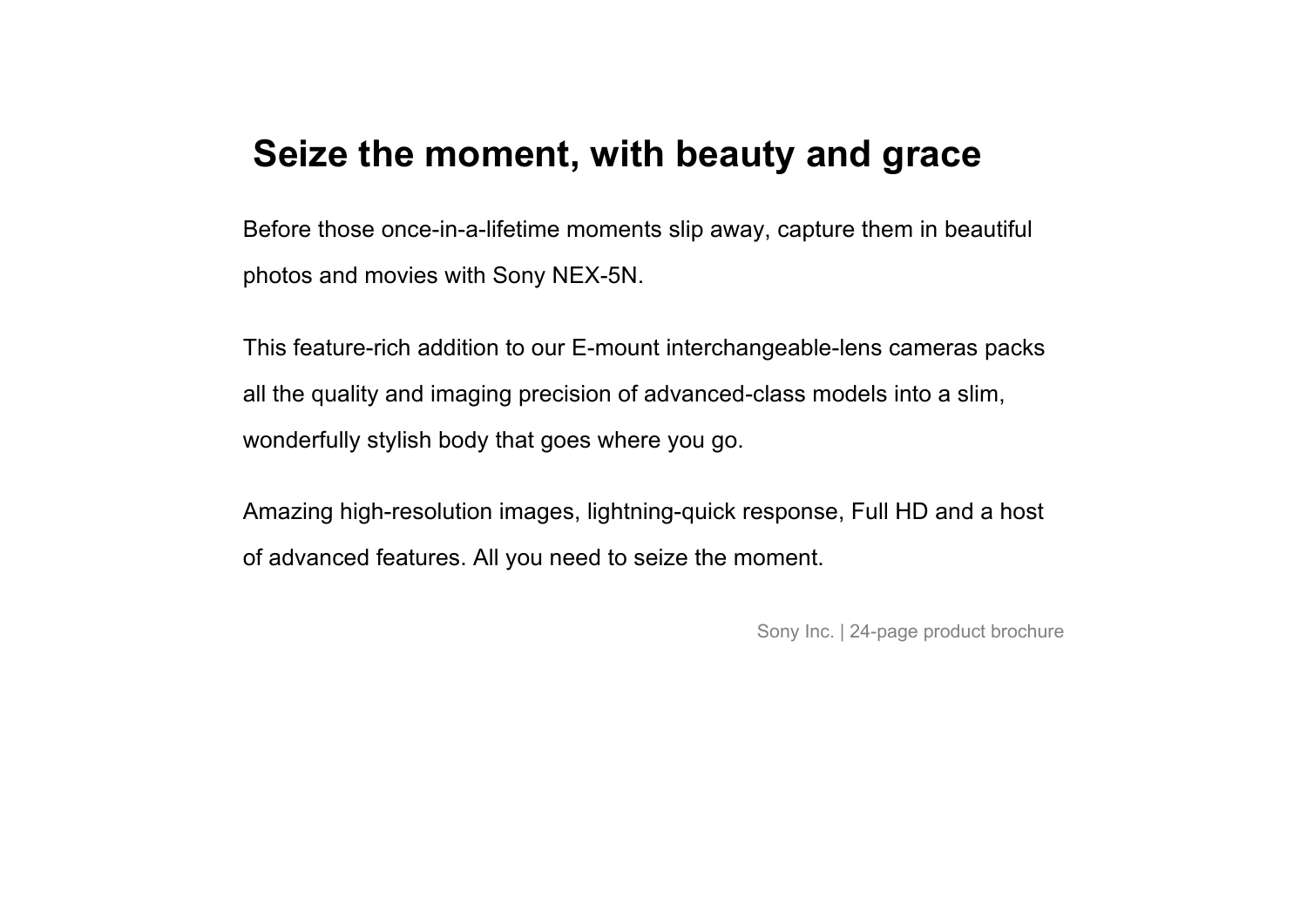# **Civil engineering**

Efficient, ecologically sound cities don't just happen. They are carefully engineered based on perceptive infrastructure design and responsible resource allocation.

In collaboration with our Group firm Nikken Sekkei Civil Engineering, we create well-functioning, high-density environments — both above and below ground that blend utility with thoughtful urban planning and design.

Our civil engineering skills extend to social infrastructure programs as well. From transportation and electric power to waste processing and land reclamation, Nikken partners with public and private sectors, lending our expertise to projects around the globe.

Nikken Sekkei Ltd. | Global corporate website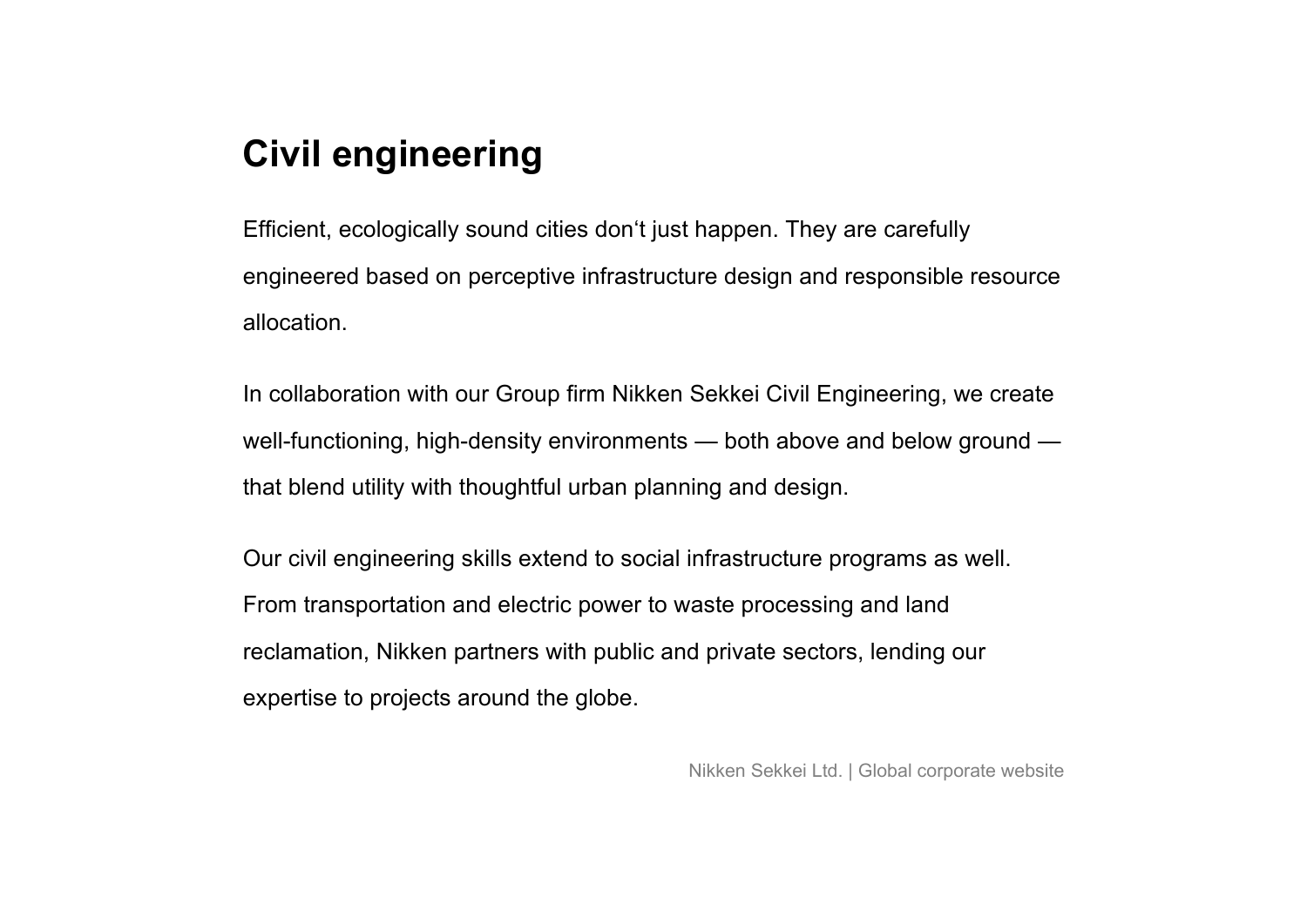# **Very clever**

We have to be. Because all network installations are not the same. Each comes with its own unique set of requirements that must be met in order for it to behave as it should — reliably and flawlessly.

On a supertanker in the middle of the ocean, under the bright lights of a celebrity auction, or in the corridors of an international financial institution.

Our clients trust us to get positive results — quickly and efficiently.

Simnet Computing Ltd. | Magazine ad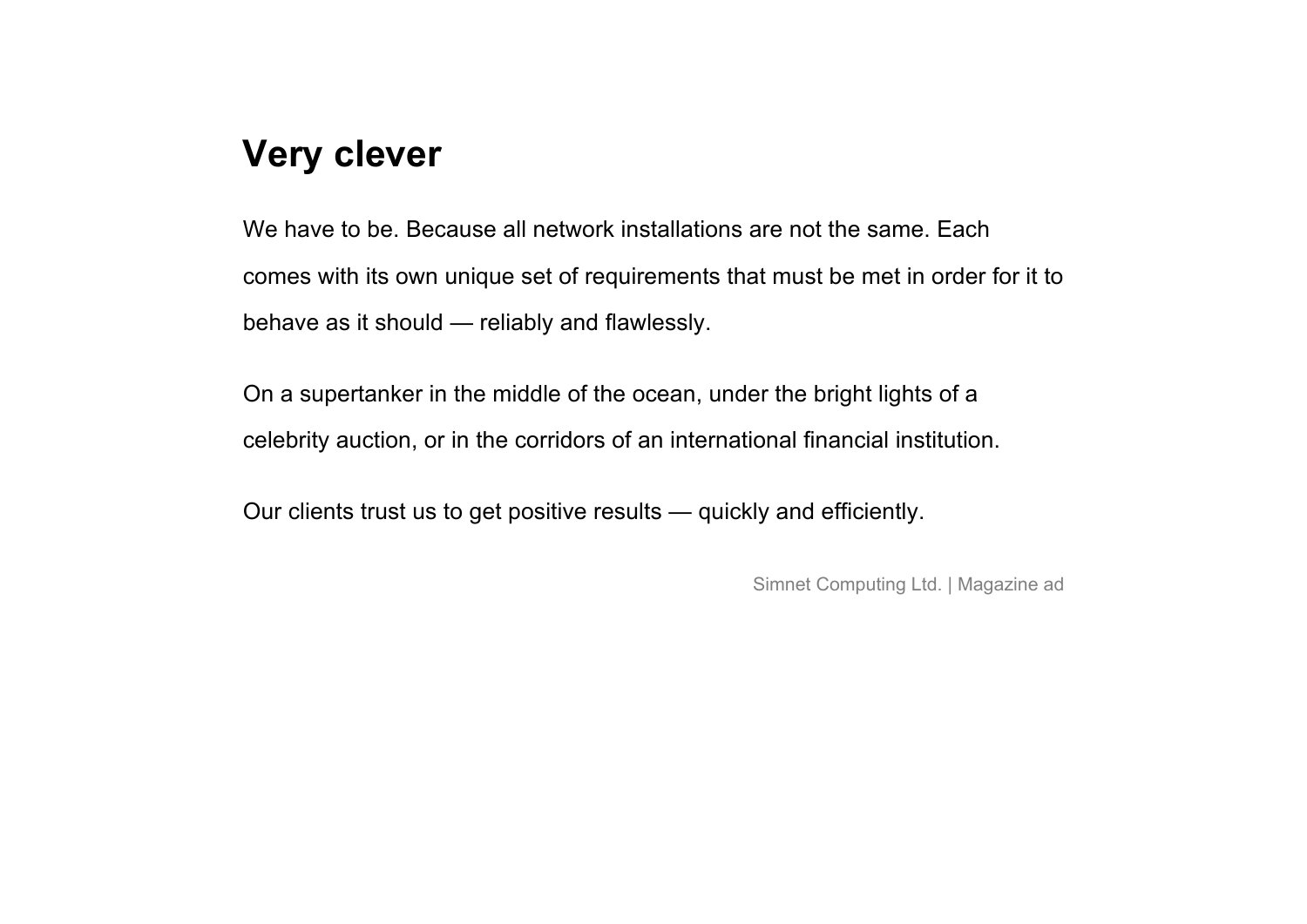# **Get away with Prince**

For a winter experience par excellence, discover Prince Hotels and Resorts. Super slopes, great hospitality, and supreme comfort are all yours at any of our deluxe resorts.

Prince Hotels Inc. | Global micro website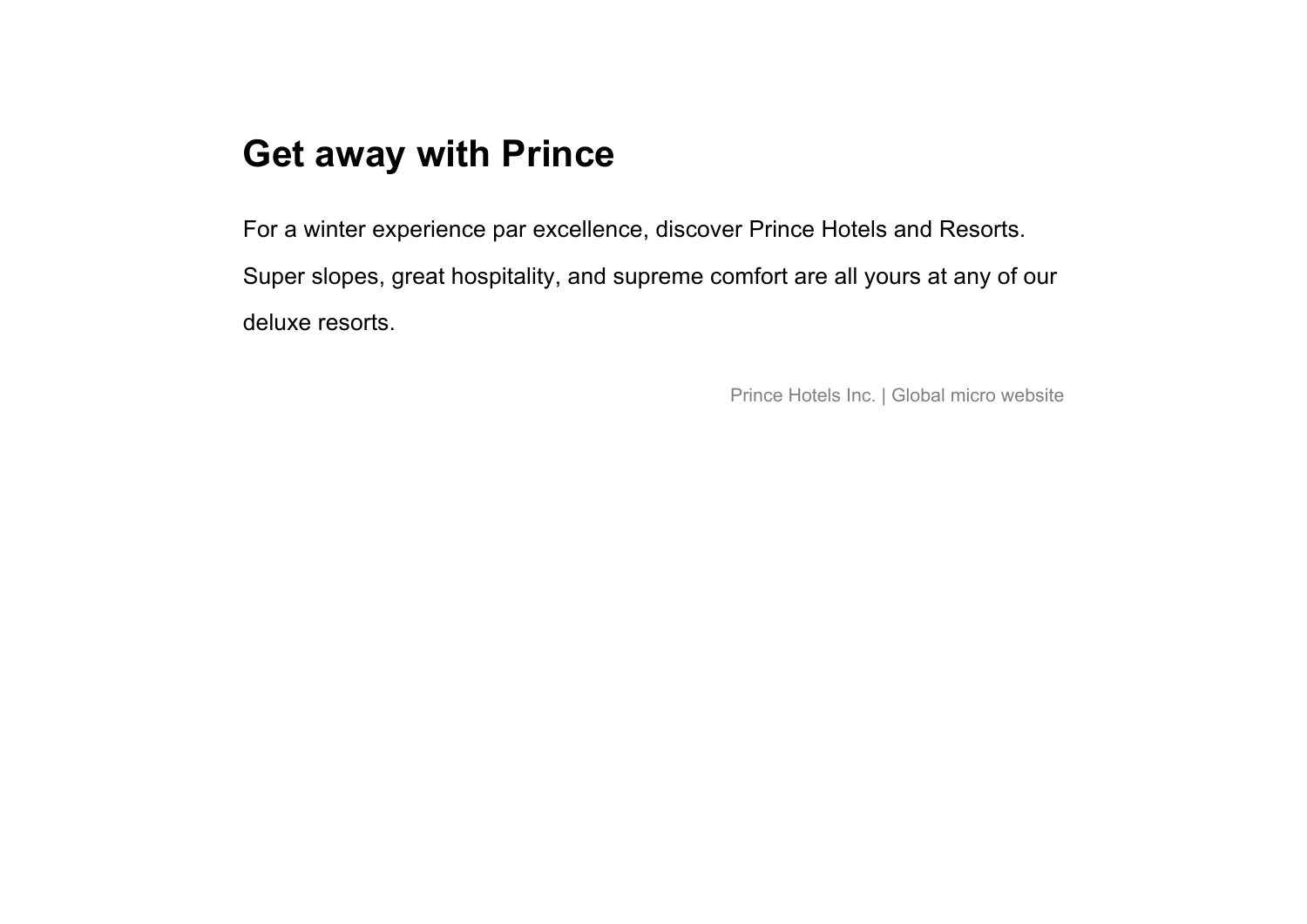### **Live for tomorrow, today**

Your smiles, today and tomorrow.

Haseko imagines both. And proceeds from there.

Our expertise in creating wonderfully livable condominiums makes understanding your lifestyle a given, and fulfilling your dreams our promise. Combining advanced technology with human-friendly design, our structures include both a galaxy of modern conveniences and a simple familiarity you can call home.

Haseko Corporation | Two-page magazine ad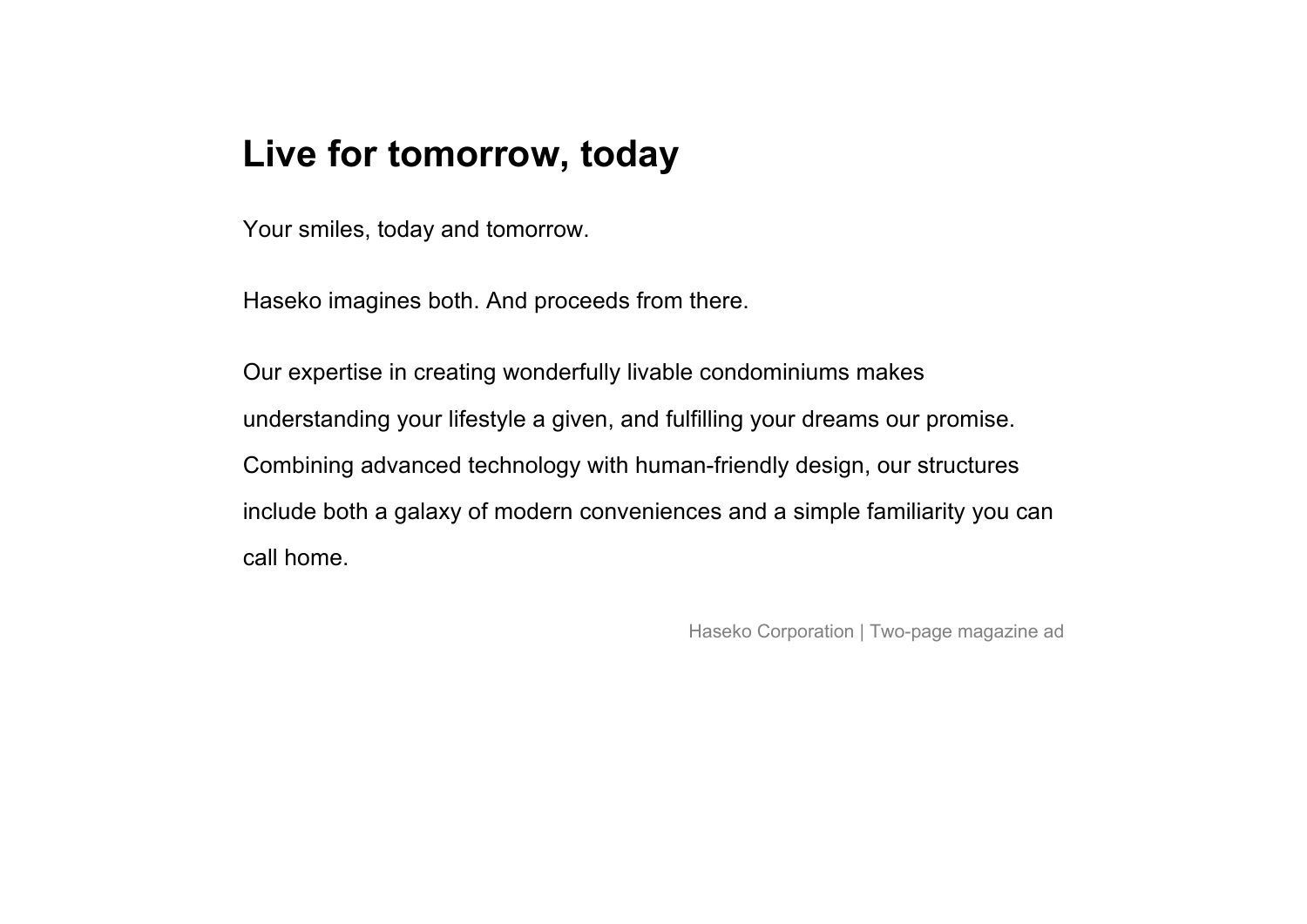### **Home entertainment comes full circle**

#### **An enchanting new look in computing**

The VAIO TPG1 effectively redefines the computer as the stylish hub of a modern, full-featured home entertainment system. Its soft white gloss and compact, round design represent a radical departure from the typical PC box, making it the perfect addition to even the chicest of chic interiors.

Sony Inc. | Four-page product brochure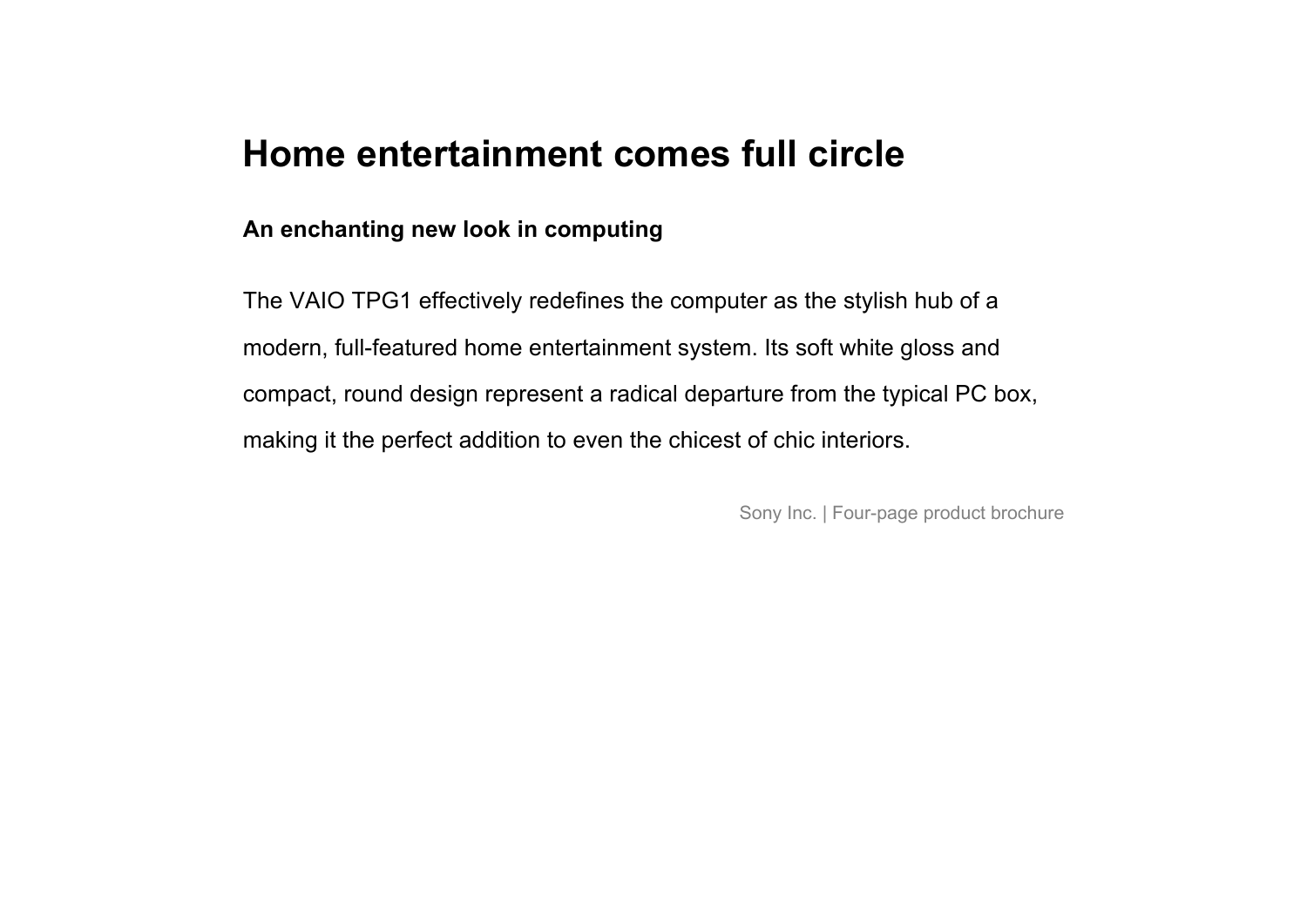### **The purity of white expressed in paper**

Symbolizing purity and holiness, white is one of the fundamental colors in Japan, carrying with it the concept of noble beauty. The unclouded, pure white of Luminescence Maximum White paper is the perfect expression of this, subtly redefining both the color and its meaning. Takeo selected only the highest quality materials to create this unique stock, resulting in the ultimate white.

Takeo Company, Ltd. | Full-page product introduction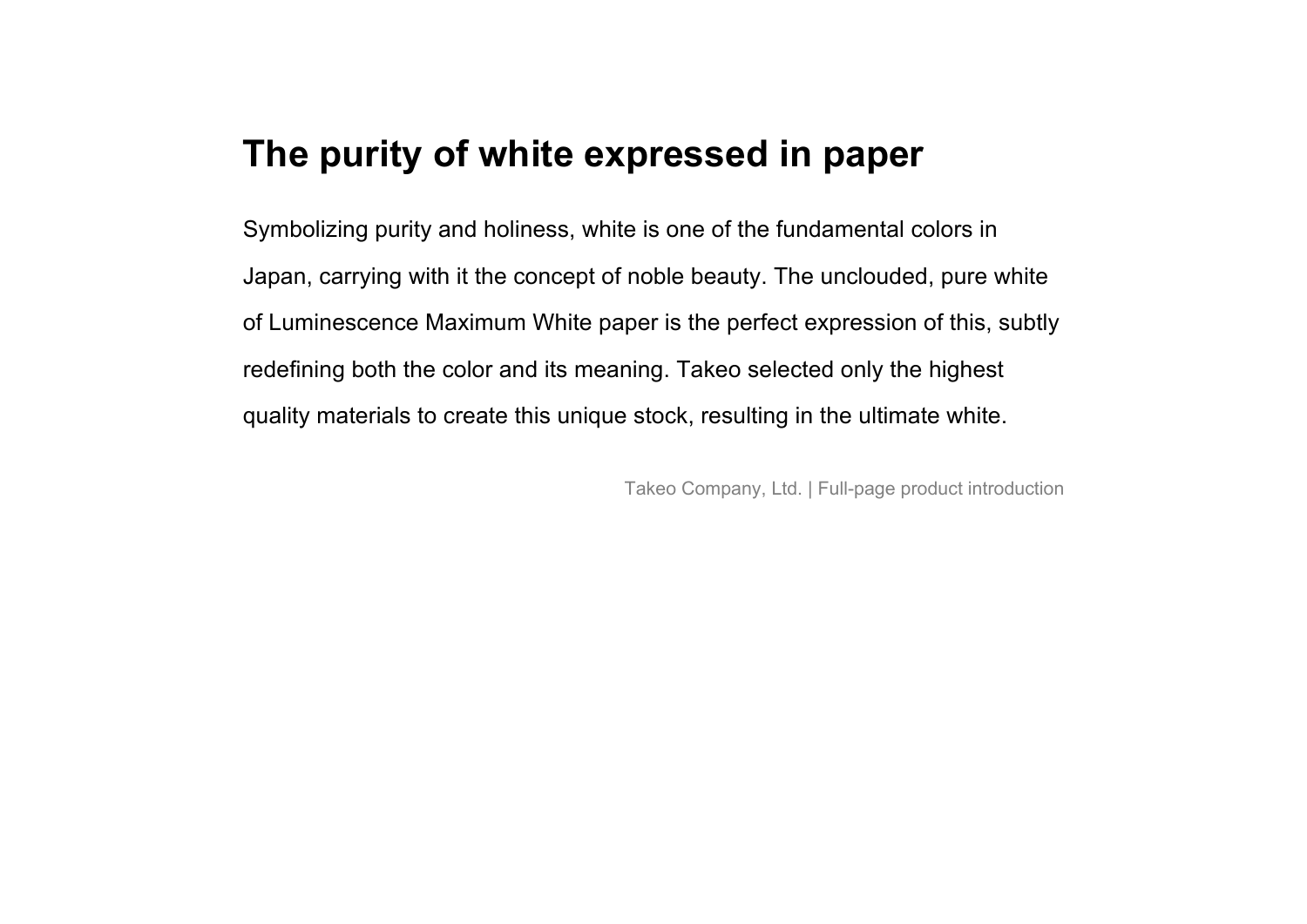# **White on**

#### **Discover white**

Produce film-based package proofs in-house with the new Epson Stylus Pro WT7900 — the world's first water-based, inkjet proof printer with white ink. This highly accurate printer is ideal for professionals who want a cost-effective alternative to conventional proofing systems using white ink. Boasting supreme ease-of-use and low maintenance, Epson Stylus Pro WT7900 streamlines proofing workflow by allowing you to print directly to film without the need for costly devices or specialized skills.

Seiko Epson Corporation | 20-page product brochure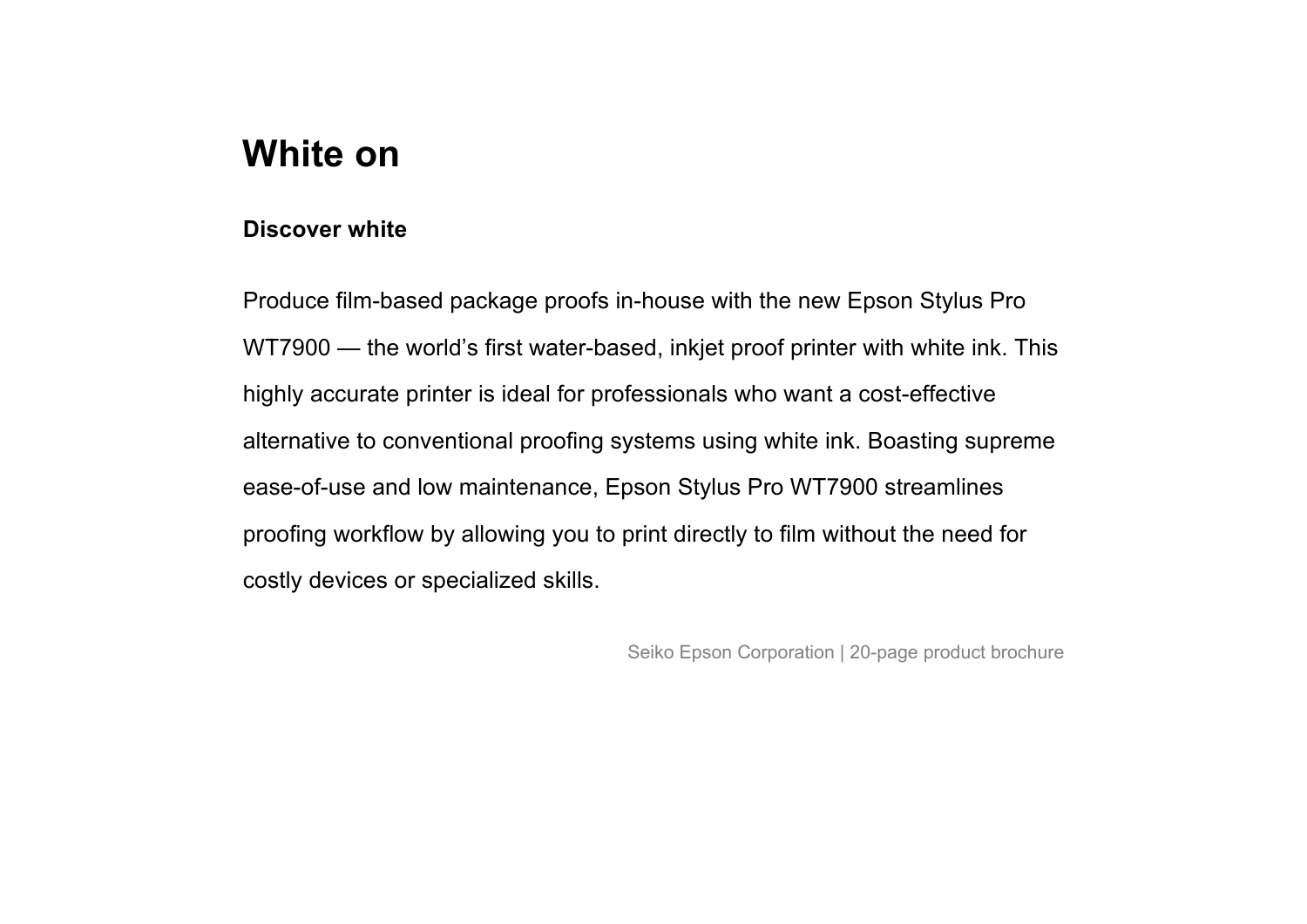### **Inspiration unlimited**

#### **Feel the force**

A large, high-resolution sensor requires powerful resources, and the EOS 5D Mark II delivers admirably with its new DIGIC 4 imaging processor. As Canon's most advanced processor to date, DIGIC 4 transforms the massive amounts of data produced by the 21.1-megapixel CMOS sensor into beautiful photos exhibiting superb tonal gradation, extended dynamic range, and a low signal-tonoise ratio. Its 14-bit analog/digital conversion delivers 16,384 colors compared to the 4,096 colors of 12-bit conversion, allowing you to create stunning 16-bit TIFF images from RAW 14-bit data.

Canon Inc. | Product micro website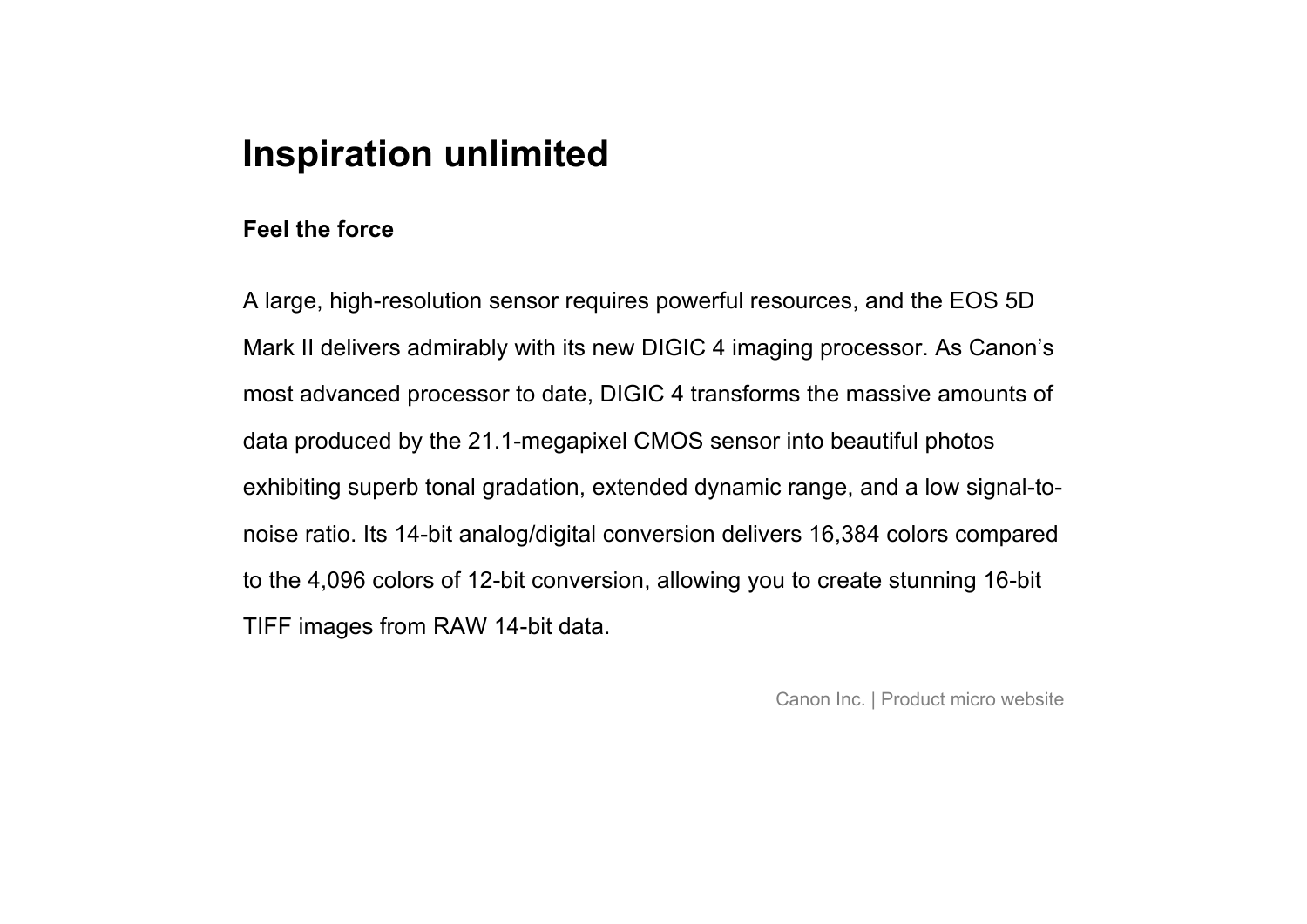# **Real flavor. Real Japan.**

#### **Experience curry**

When one thinks of Japanese cuisine, the first dish that springs to mind is sushi. But curry? Hardly, even though the dish is so popular it is almost revered as the national food.

Originating in India, curry came to Japan via Europe and took on its own local flavor.

Discover the mellow warmth of Japanese curry from S&B Foods and discover one of Japan's best-kept culinary secrets.

S&B Foods Inc. | Global corporate website